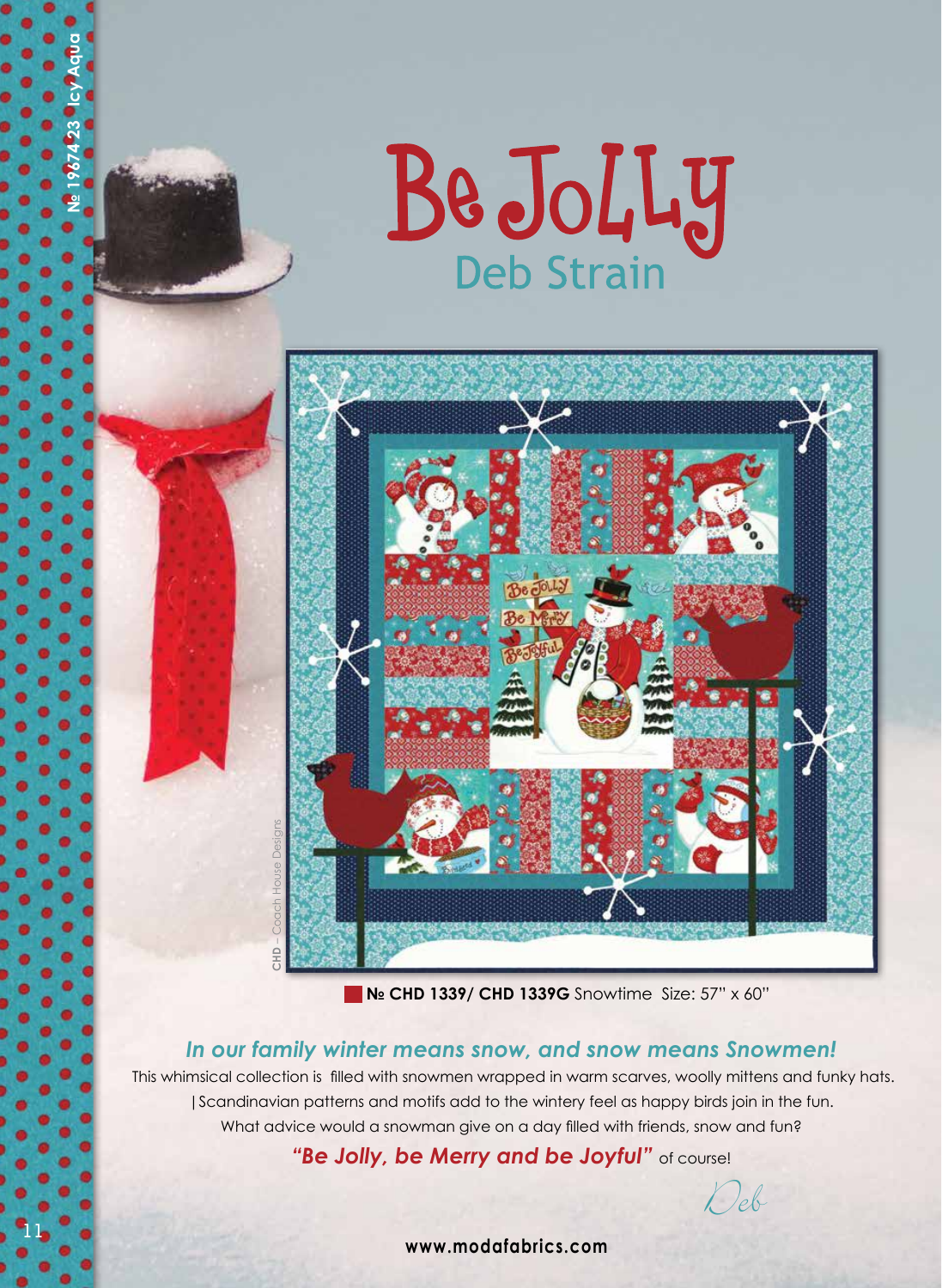

**№ 19678 20 qua Snowy White**

**№ 19671 16\* Icy Aqua**



**№ 19674 21\* Snowy White**

**№ 19673 13\* Icy Aqua**



**№ 19678 14 Icy Aqua**



**№ 19677 13\* Icy Aqua**



**№ 19671 11 Berry Red**



**№ 19672 11\* Berry Red**



**№ 19673 11\* Berry Red**





**№ 19675 11 Berry Red**

**№ 19676 11 Berry Red**

**№ 19677 11 Berry Red**



**№ 19678 11\* Berry Red**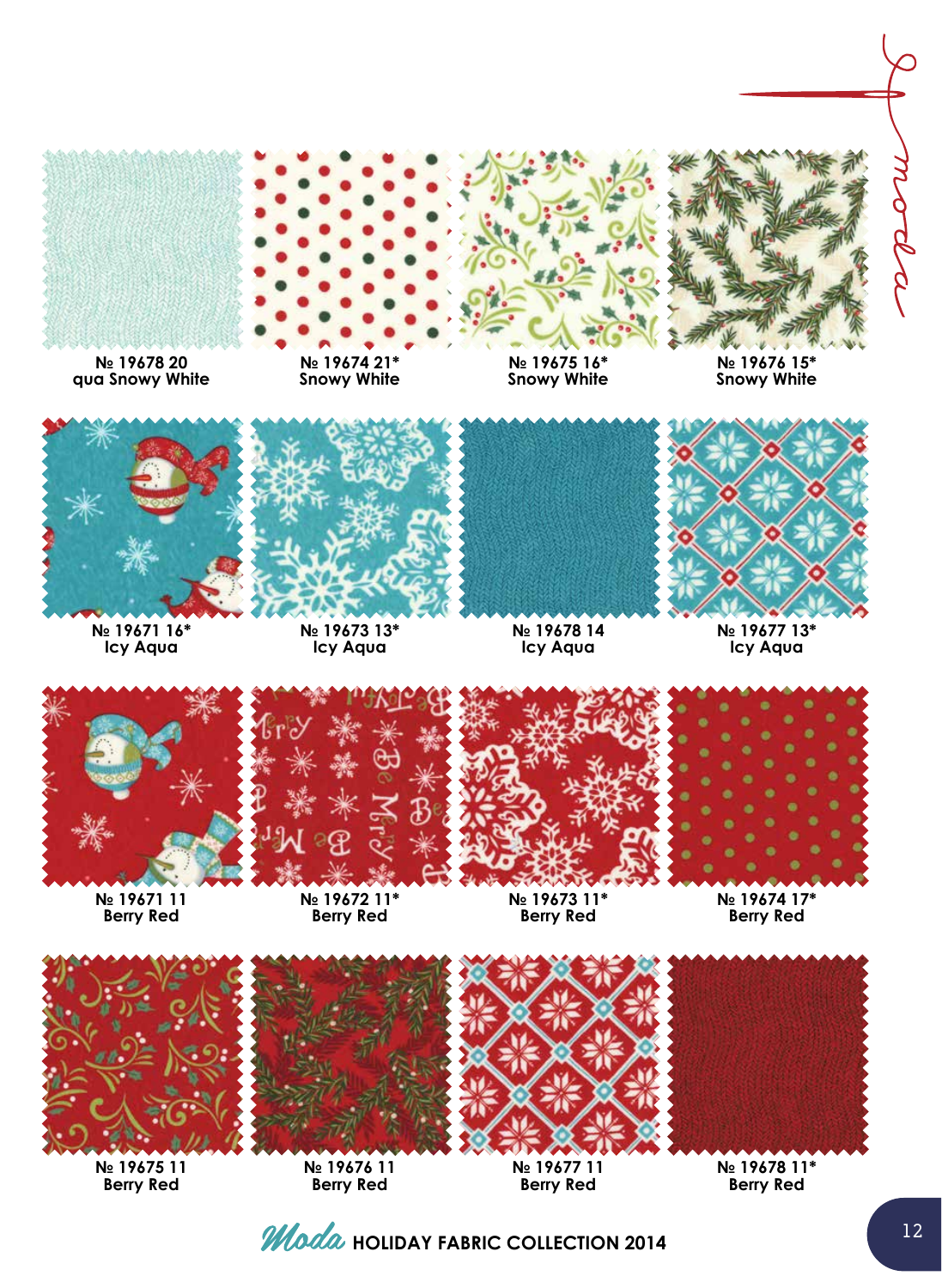■ **N**<sup>2</sup> CHD 1338/ CHD 1338G Night Snow Size: 70" x 78"







**№ 19672 16\* Button Black** **№ 19675 15\* Button Black**



**№ 19677 15 Button Black**



**№ 19673 15 Button Black**



**№ 19671 14\* Button Black**

**№ 19670 12 Midnight Blue**

**№ 19670 13\* Berry Red**

## *Panel* 24"x44" *– 2 Colorways*

Reduced to show detail. Blocks approx. 18"x21½" & 10¼"x10¼"



10 **www.modafabrics.com**